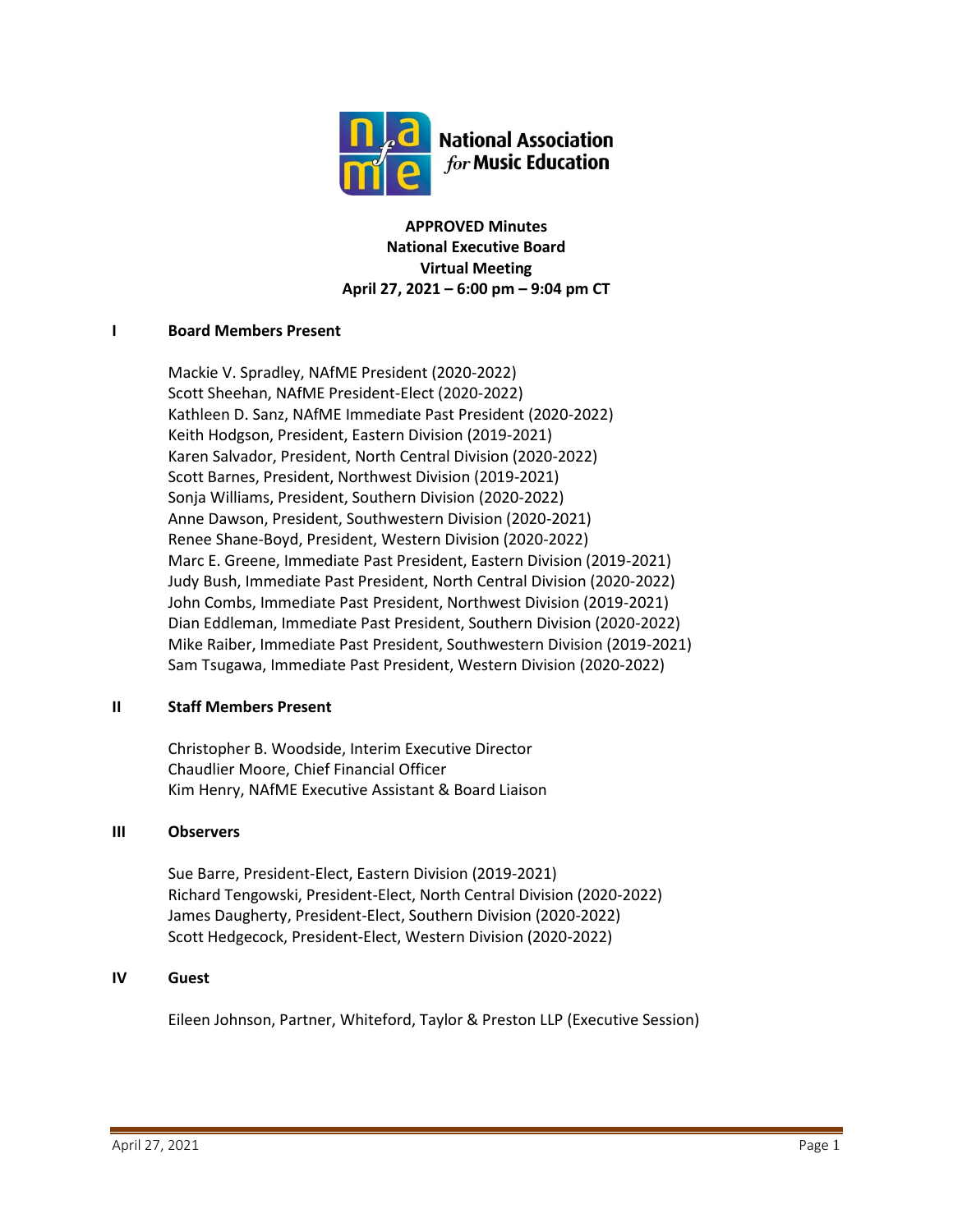# **V Call to Order**

President Mackie V. Spradley called the meeting to order at 6:00 p.m. Central Time on Tuesday, April 27, 2021.

### **VI Review and Adoption of Agenda (Appendix A)**

*IT WAS MOVED BY BARNES, SECONDED BY BUSH, AND CARRIED UNANIMOUSLY TO ADOPT THE AGENDA, INCLUDING THE CONSENT AGENDA, WITH FLEXIBILITY AS DIRECTED BY THE PRESIDENT:*

• *CONFIRMED APPROVAL OF THE NAFME MINUTES OF THE MARCH 30, 2021 NEB MEETING*

#### **VII Executive Session**

*WITHOUT OBJECTION, IT WAS CARRIED UNANIMOUSLY TO GO INTO EXECUTIVE SESSION AT 6:00 P.M.*

*WITHOUT OBJECTION, IT WAS CARRIED UNANIMOUSLY TO RETURN TO REGULAR SESSION AT 6:54 P.M.*

Observers were excused from executive session at 6:00 p.m. and invited to return to the regular session at 6:54 p.m.

The Board returned from Executive Session and reported out that it had discussed personnel, and program development issues.

The National Executive Board went back into regular session at 6:54 p.m.

*IT WAS MOVED BY GREENE, SECONDED BY RAIBER, AND CARRIED UNANIMOUSLY TO CONFIRM THE ACTION TAKEN IN EXECUTIVE SESSION THAT CHRISTOPHER B. WOODSIDE BE HIRED AS THE EXECUTIVE DIRECTOR OF NAFME BEGINNING ON APRIL 1, 2021 AND TO AUTHORIZE PRESIDENT SPRADLEY TO EXECUTE THE NECESSARY DOCUMENTS EFFECTIVE IMMEDIATELY.*

#### **VIII Reports**

# **A Report of Chair, Executive Committee**

President Spradley requested Chief Financial Officer Mr. Moore provide an update on the NAfME Audit. The audit was provided to NAfME the second week of February. It was a clean audit, and there was no management letter or comments. This indicates NAfME has spent the past year streamlining financial processes and ensuring NAfME follows financial best practices. The Audit Committee met to review the audit. The meeting included the Auditor, as well as Mr. Moore and Mr. Woodside, Interim Executive Director. The Audit Committee was able to ask questions of the Auditor and Mr. Moore as they reviewed the audit. Northwest Division President Scott Barnes and Southern Division Immediate Past President Dian Eddleman reported these same details to the board as well as noting questions were answered thoroughly, clearly and concisely.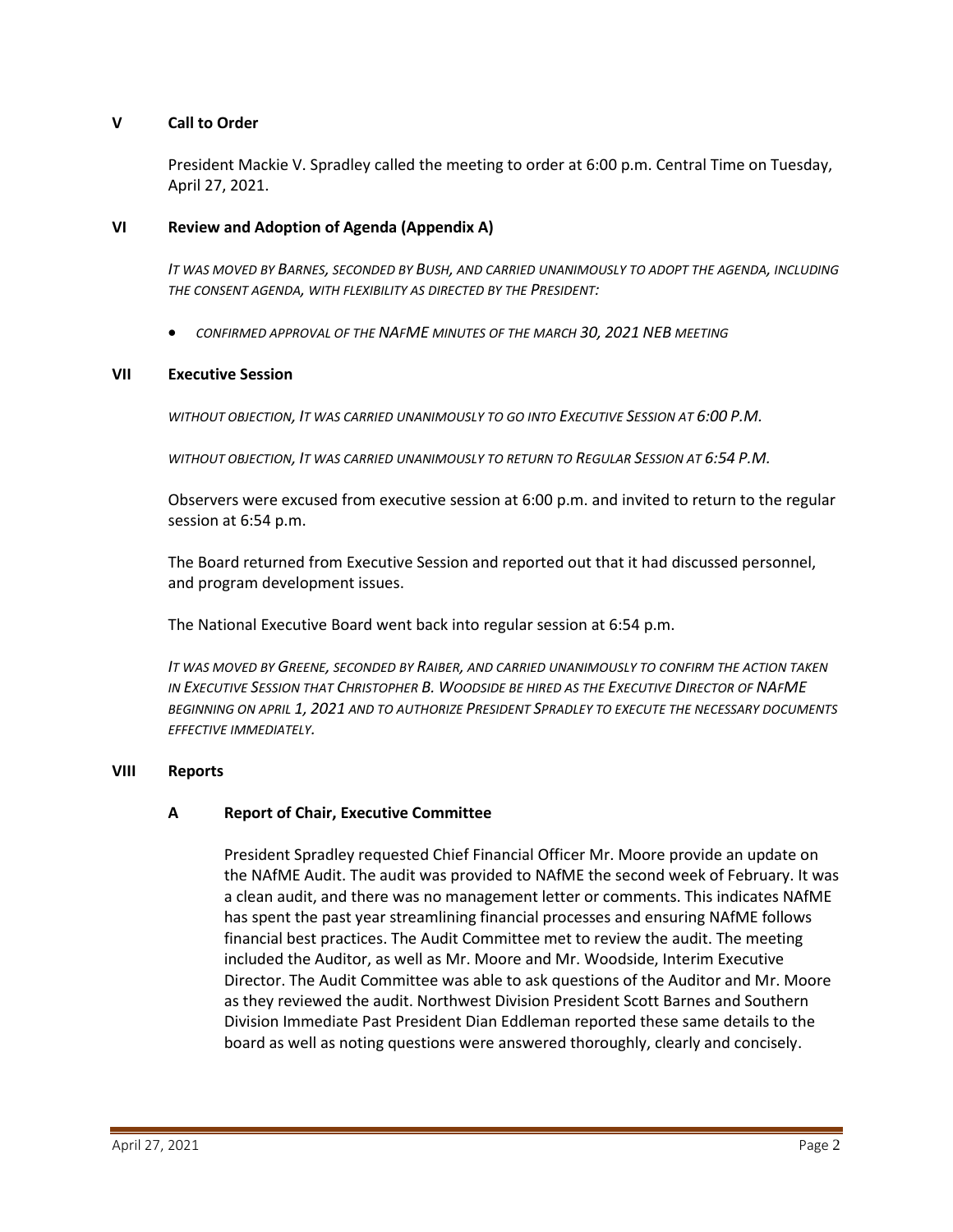*IT WAS MOVED BY WILLIAMS, SECONDED BY SHANE-BOYD, AND CARRIED UNANIMOUSLY TO ADOPT THE AUDITOR'S REPORT, FILE AND POST THE NAFME FY 2020 AUDIT REPORT IN ACCORDANCE WITH BOARD POLICY.*

President Spradley requested Mr. Woodside provide an update on policy V.F.001, the Written Information Security Policy. This policy is provided to the state MEAs on an annual basis and Mr. Woodside asked NAfME's Counsel to review the document to ensure the language was up to date with current local and federal law. Counsel recommended the edits as presented and the board was asked to approve all substantive, versus editorial, changes to this policy before it is distributed to the state MEAs.

# *IT WAS MOVED BY RAIBER, SECONDED BY BARNES, AND CARRIED, SANZ ABSTAINING, TO APPROVE THE CHANGES TO POLICY V.F.001, THE WRITTEN INFORMATION SECURITY POLICY, AS PRESENTED.*

President Spradley asked Mr. Moore to provide the financial report for the board. A summary analysis of actuals vs budget month to date (MTD) and year to date (YTD) was presented. The financials are on par with this same time in the prior year. The cash investments have bounced back from the losses earlier this year. The MTD financials are up for the first time this year. Additional savings are expected from recently outsourcing NAfME mailing services, which have also resulted in more efficient output, and smoother processes of moving mail at a more rapid pace. NAfME pays a storage fee for inventory and for boxes and envelopes but members now pay a fair price based on what is shipped. The turnstile report shows the least variance we have seen through the entire FY to date.

President Spradley asked Mr. Woodside to provide an update on the recent member surveys that have gone out through the Spring. Mr. Woodside reported three hundred plus responses from the lapsed member survey. Preliminarily, these results fall into two camps; members who do not have the finances to renew, and members who plan to return after the pandemic. At this point, it is difficult to know how and when those renewals might happen.

Mr. Woodside also reported on the recent budget survey that was sent to all members. This survey is open April 14-30, 2021. The data from this survey will be summarized by the Accounting Department and will be taken into consideration by the Finance Committee during the upcoming budget process. The response rate has been very high, especially compared to past years. Responses are currently at seven hundred plus with a few more days before the survey closes. There is positive feedback on the services NAfME has offered during the pandemic, advocacy work, and support of the work and activities of the MEAs. The highest percentage of responses are about the DEIA work of the association. Responses are nearly evenly divided with slightly more in favor of the DEIA work currently happening. The board continued the discussion of the current DEIA work of the association with specific focus on the Black Live Matter: What We Believe statement banner on the NAfME website. The board discussed the future of NAfME equity messaging and the most effective strategy for conveying it.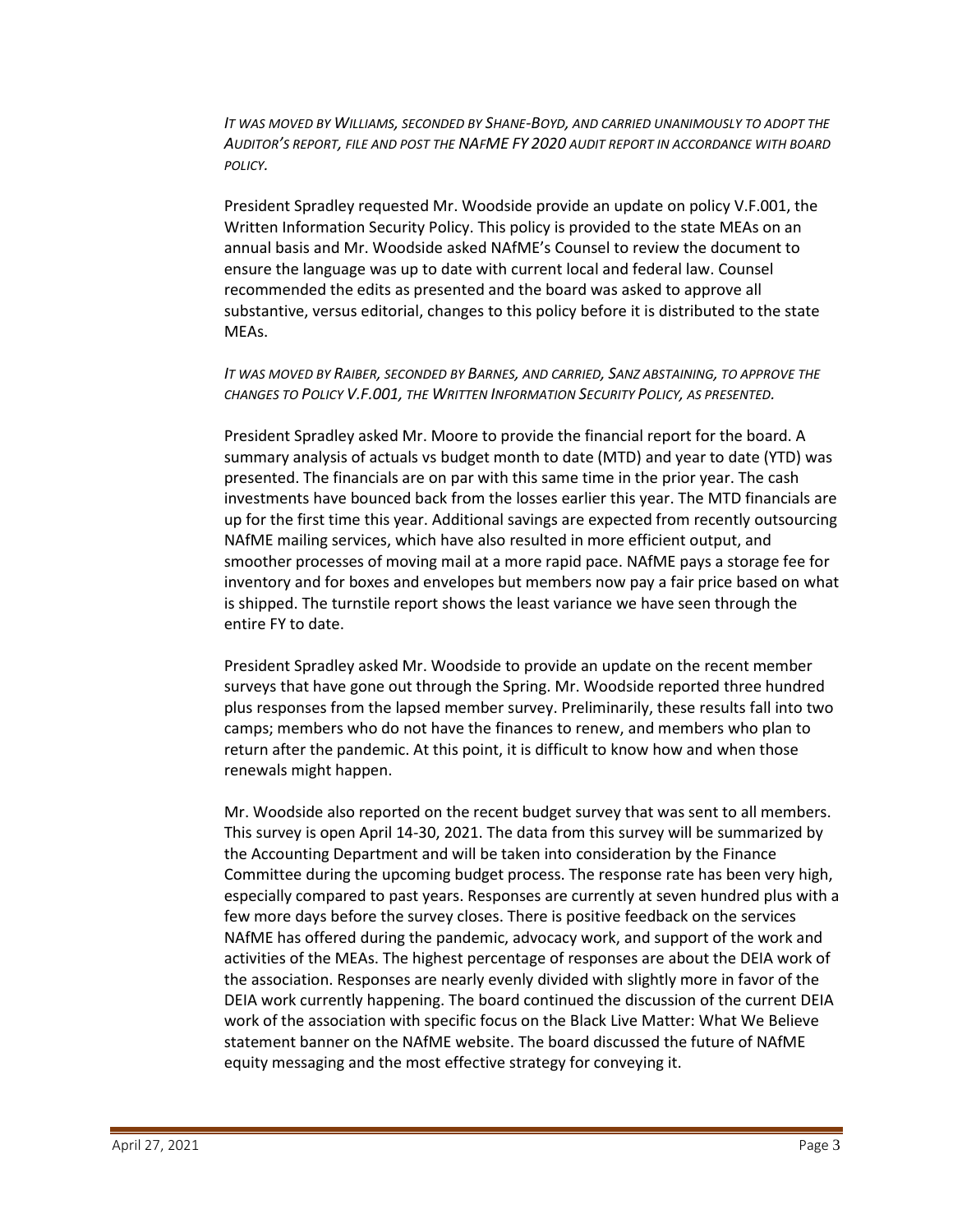President Spradley provided the board with an update on a symposium that was being considered to further the conversation on DEIA work with the membership. This symposium work would begin before National Assembly and would culminate at National Assembly. The symposium would include the board, the NAfME Equity Committee, members of state MEA Equity Committees, and members of the association. The consensus of the board was to update the website rotator with an announcement about the symposium when those details were available.

President Spradley requested Interim Executive Director Christopher Woodside update the board about recent MEA activity. Mr. Woodside updated the board on plans to move forward in the new FY to continue to provide service to NAfME members in Illinois, pending the departure of ILMEA as a NAfME affiliate. Staff is creating messaging to those members with options on how to maintain their memberships with NAfME. The board requested more time to discuss this topic and think on all the options offered through policy and the bylaws.

# **B Report of Chair, Professional Development Committee (PDC)**

President Spradley asked Chair Judy Bush to provide an update to the board on the work of the PDC. Ms. Bush informed the board that the Chair of the Music Composition Council, Dr. Rob Deemer, was continuing work on a new webinar form to streamline the process of submissions. The PDC continues their work to update the current webinar offerings in NAfME Academy by utilizing the Chairs of the Societies and Councils to review these materials, as well as the authors of the webinars. The PDC would like to open this process up to membership to score the webinars and provide additional feedback on the webinars. Ms. Bush also confirmed the PDC is beginning to review the policies subjected to variance in order to bring recommendations to the board to review for new policy language.

# **C Report of Editor,** *Music Education Journal (MEJ)*

President Spradley informed the board that one of the Editorial Committee members of *MEJ* had requested a leave of absence through January 2022. The Editor of *MEJ* has chosen a substitute to fill the role for that timeframe.

# **IX Old Business**

# **A 2022 ANHE**

President Spradley asked Chair Scott Sheehan to provide an update to the board on ANHE. Mr. Sheehan is working with staff on the best plan to move forward with opening applications for the event, as well as continuing to line up conductors for the event. The board will be provided updates, as the situation evolves.

# **B 2021 National Assembly & Fall Division Meetings**

President Spradley requested the board continue this discussion at the next board meeting, as the schedule for National Assembly is finalized.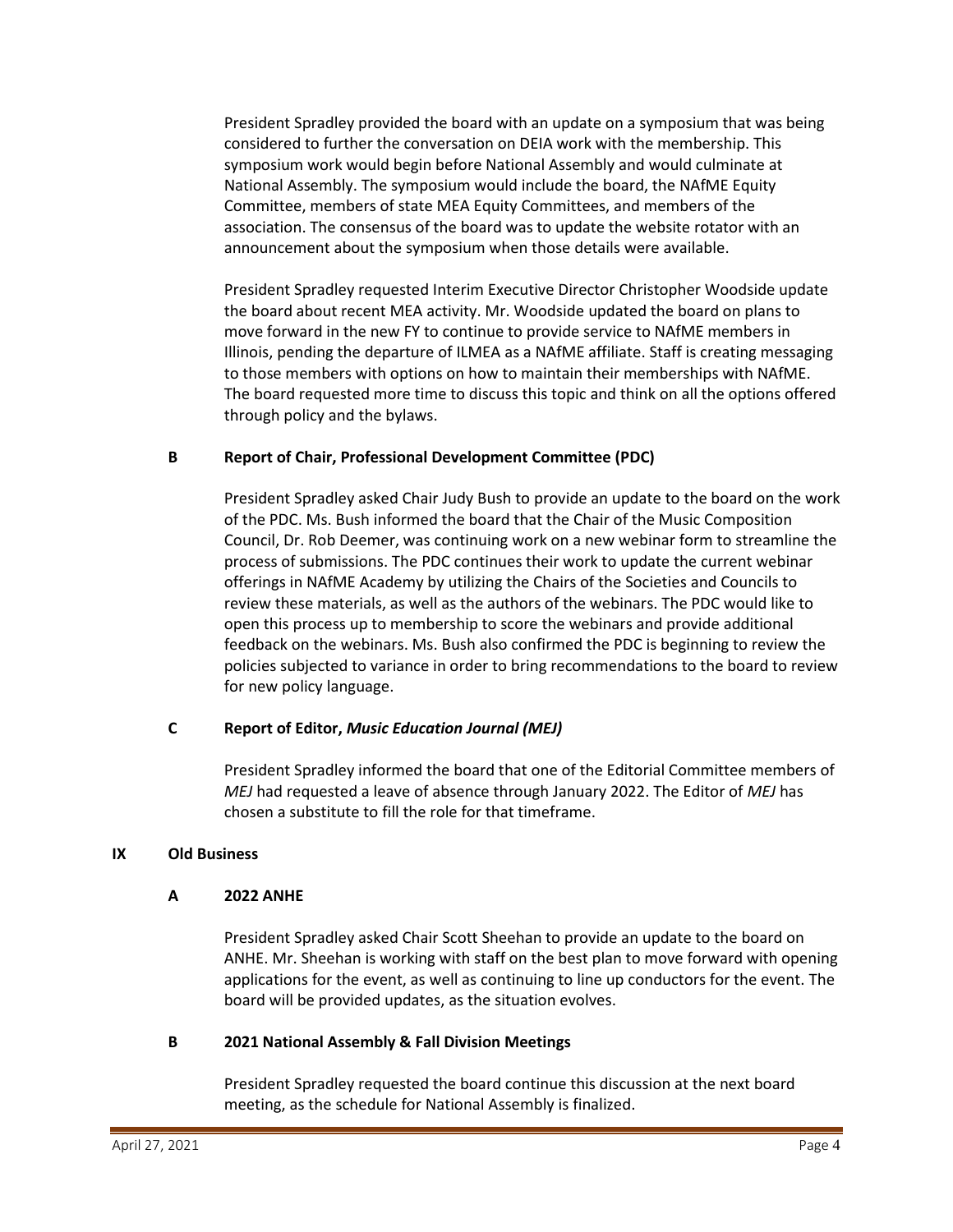# **X New Business**

#### **A 2021 National Assembly Planning**

President Spradley reported to the board that staff would follow up with a draft schedule and planning documents for the upcoming virtual National Assembly.

# **XI Adjournment**

*IT WAS MOVED BY WILLIAMS, SECONDED BY GREENE, AND CARRIED UNANIMOUSLY TO ADJOURN THE NATIONAL EXECUTIVE BOARD MEETING ON TUESDAY, APRIL 27, 2021 AT 9:04 P.M. CENTRAL TIME.*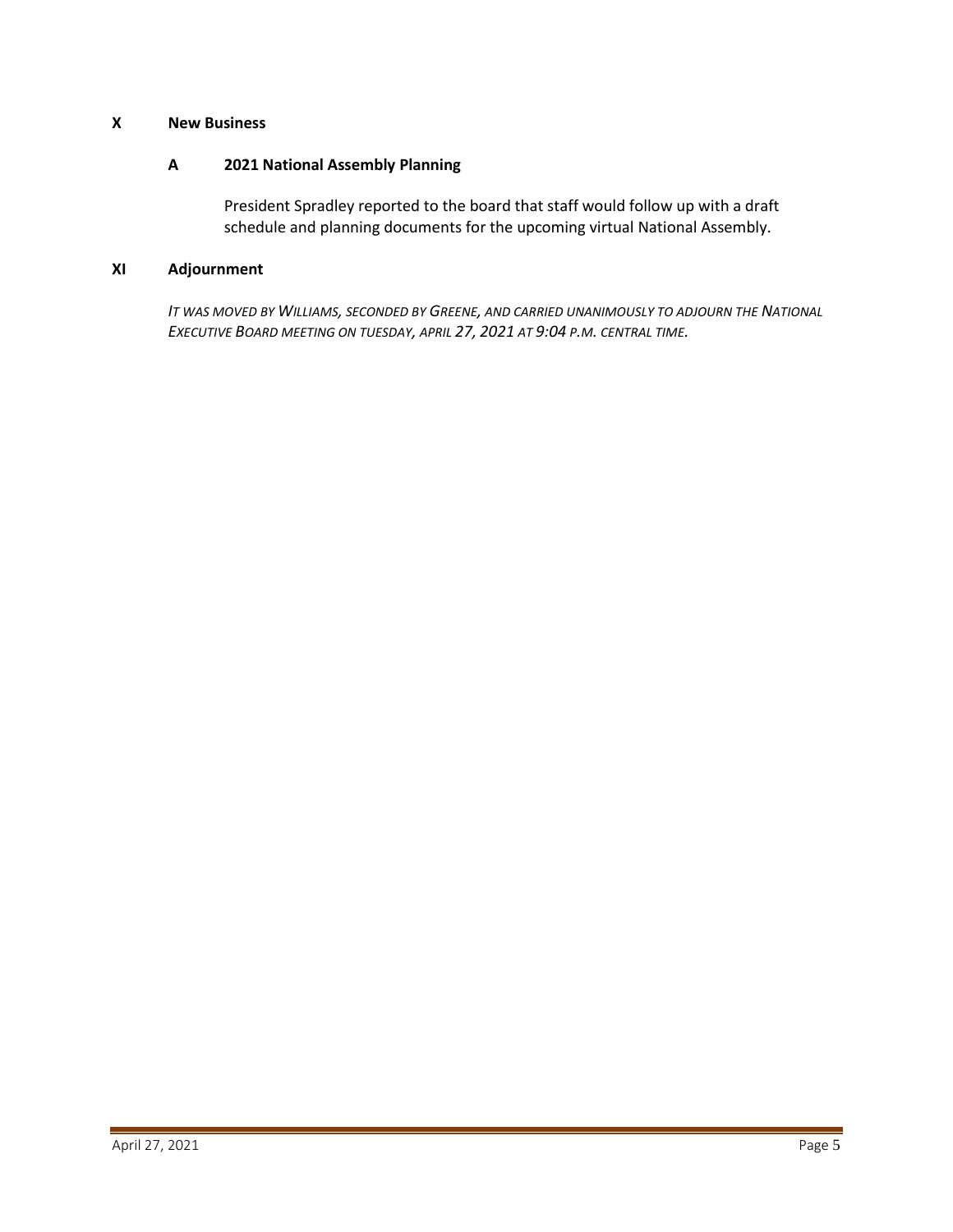Appendix A



# **National Executive Board Agenda Tuesday, April 27, 2021 - 6:00 pm-8:30 pm CENTRAL Virtual Meeting**

| ı             | Review & Adoption of Agenda |                                                            |               |             |
|---------------|-----------------------------|------------------------------------------------------------|---------------|-------------|
|               | Confirm the Consent Agenda  |                                                            |               |             |
|               |                             | Approval of the Minutes of the March 30,<br>$\circ$        |               |             |
|               |                             | 2021 NEB Meeting                                           | Consent       | Pages 1-9   |
| $\mathbf{II}$ | Reports                     |                                                            |               |             |
|               | A                           | Report of Chair, Executive Committee                       |               |             |
|               |                             | <b>NAfME Audit</b>                                         | Action        | Pages 10-11 |
|               |                             | (Appendix A1, Appendix A2)                                 |               |             |
|               |                             | <b>Financial Reports</b><br>$\bullet$                      | Informational | Pages 12-20 |
|               |                             | Member Survey Data Update<br>$\bullet$                     | Informational | Pages 21-23 |
|               |                             | Travel in 2022 and Beyond<br>$\bullet$                     |               |             |
|               |                             | <b>ANHE</b>                                                | Discussion    |             |
|               |                             | <b>National Assembly 2022</b>                              | Discussion    |             |
|               |                             | V.F.001 - Written Information Security Policy<br>$\bullet$ | Action        | Page 24     |
|               |                             | (Appendix B1, Appendix B2)                                 |               |             |
|               |                             | <b>Bylaw Amendment</b><br>$\bullet$                        | Discussion    |             |
|               |                             | <b>Equity Committee Update</b><br>$\bullet$                | Discussion    |             |
|               |                             | <b>Equity of Compensation</b>                              | Discussion    | Pages 25-33 |
|               |                             | <b>Strategic Planning Update</b>                           | Discussion    |             |
|               |                             | <b>MEA Updates</b><br>$\bullet$                            | Discussion    |             |
|               | В                           | Report of Chair, Professional Development                  |               |             |
|               |                             | Committee (PDC)                                            | Informational | Page 34     |
|               | $\mathsf{C}$                | Report of the Editor, Music Educators Journal<br>(MEJ)     |               |             |
|               |                             | <b>Editorial Committee Member Substitute</b>               | Informational | Page 35     |
| III           | <b>Old Business</b>         |                                                            |               |             |
|               | A                           | <b>2022 ANHE</b>                                           | Discussion    | Pages 36    |
|               | B                           | 2021 National Assembly & Fall Division Meeting<br>Dates    | Informational | Page 37     |
|               |                             | Common Agenda Items                                        | Informational | Page 37     |
|               |                             |                                                            |               |             |

IV New Business